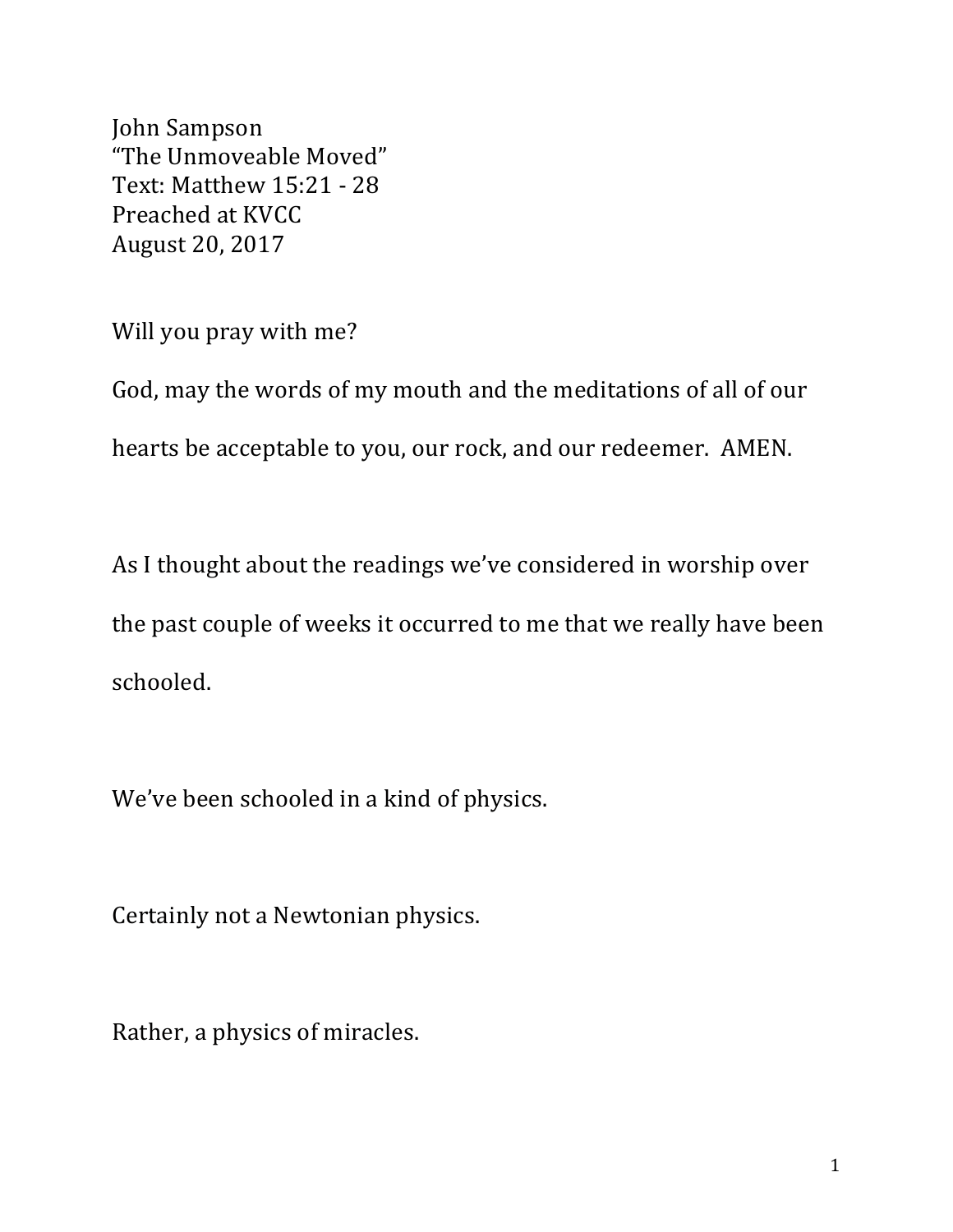What's a miracle?

Who gets to perform a miracle?

What is the most basic thing you need to make a miracle successful?

Is there such a thing as a half-miracle?

These are all questions we've considered.

And today we continue our schooling. Today, we learn how to miraculously move the immovable.

In just a couple of chapters, the authors of Matthew will relate a story where Jesus turns to his disciples and tells them, "if you have faith the size of a mustard seed, you will say to this mountain, 'Move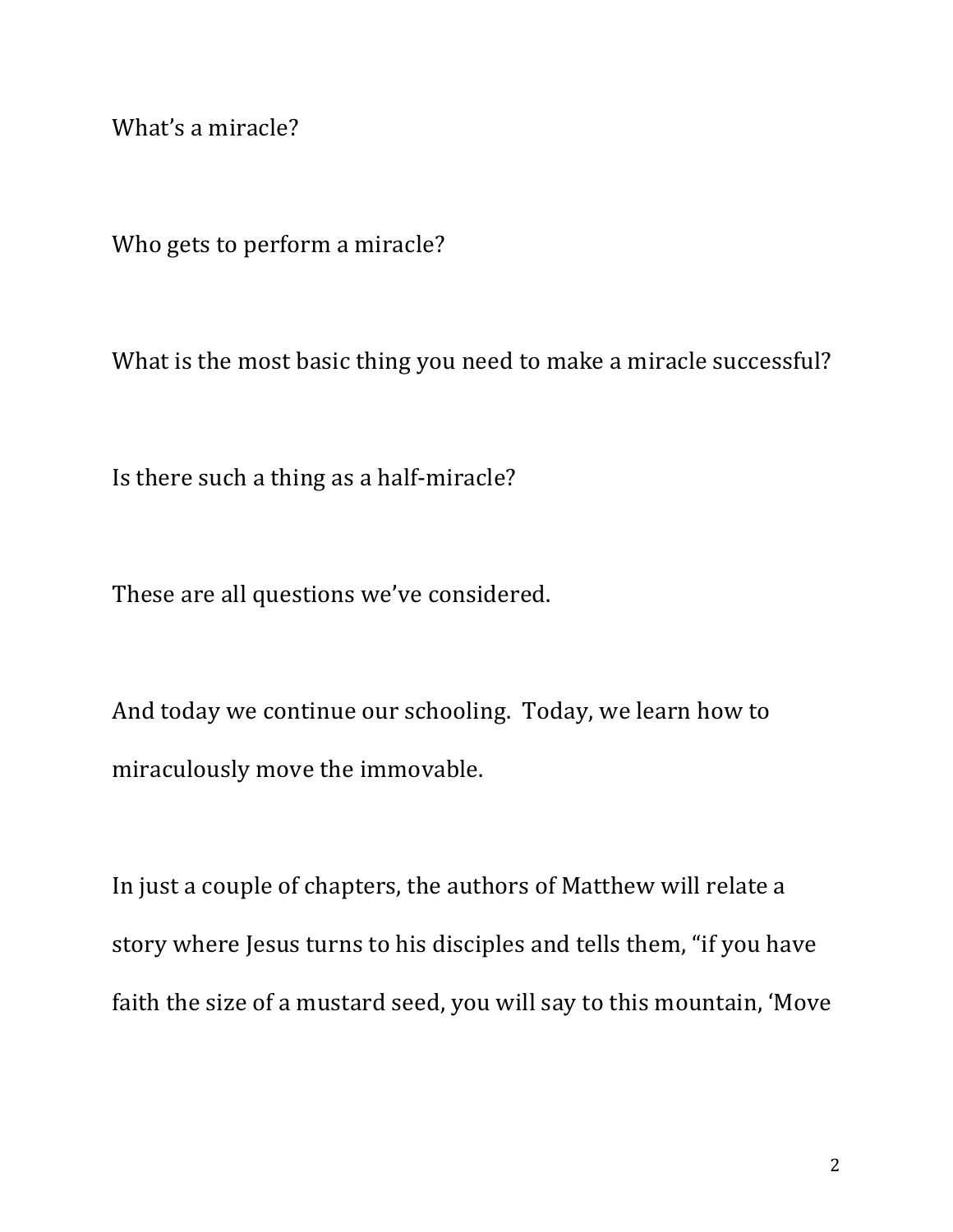from here to there', and it will move; and nothing will be impossible for you."

On this morning, a week after the riots in Charlottesville, decades after the Nazis attempted to destroy the Jews of Europe, over a century after the implementation of the  $\lim$  Crow laws of racial segregation, four centuries after the enslavement of millions of Africans in North America began, which do you think would be harder to move with just a grain of faith  $-$  Mt Marcy, the highest and most majestic peak in all of the Adirondacks, or the seemingly stony, and immovable heart of God?

For we have been praying since the days our European ancestors first arrived on the shores of North America, to a God who is called Father and Mother, to visit on our land true brotherhood. Only to see our streets engulfed in the flames of racial violence year after year.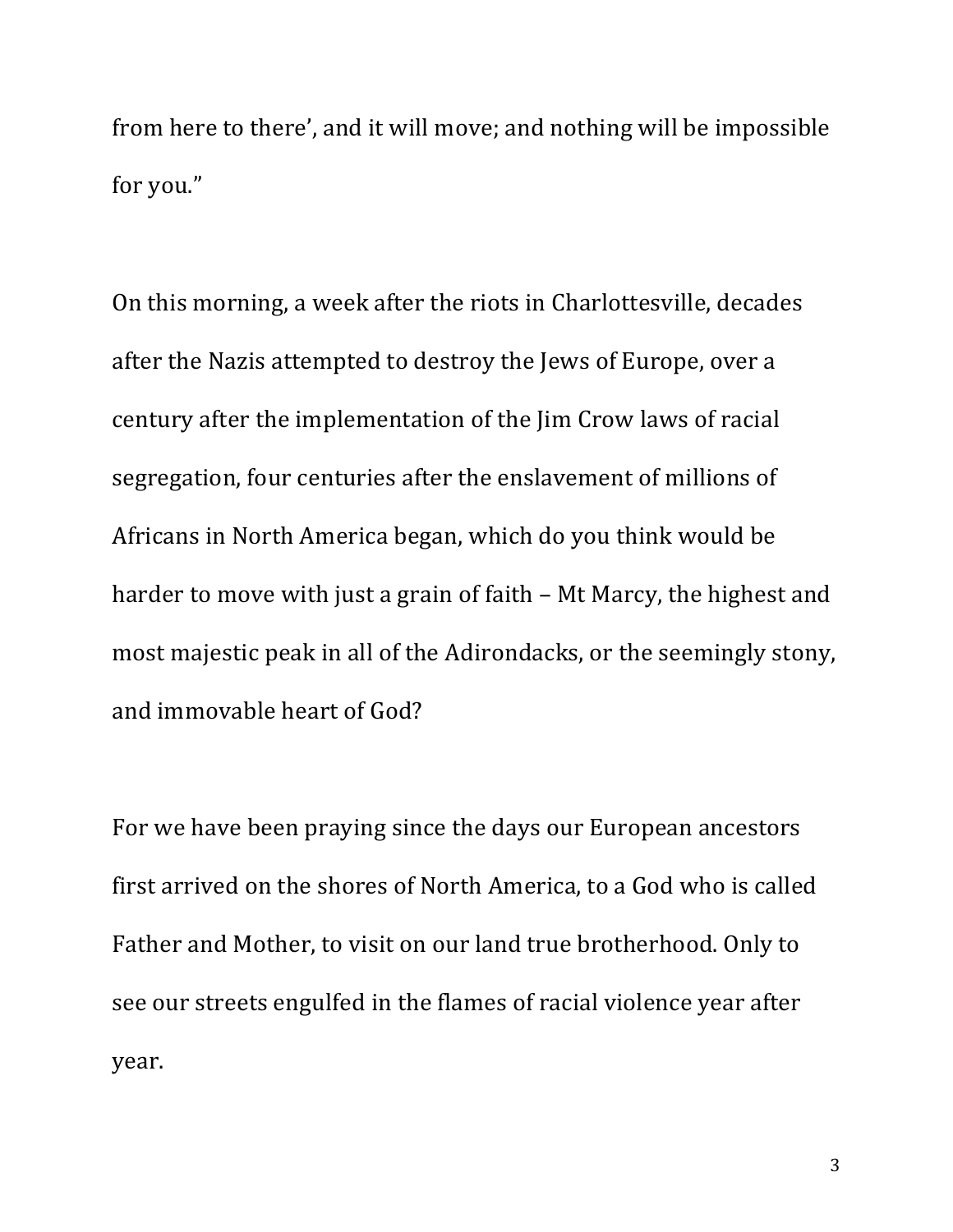For we have been praying since the end of the Civil War, to a God who is called Love, to visit on our hearts a true love for one another. Only to see ourselves treat each other in the most dehumanizing and demeaning ways.

For we have been praying since the days of the Holocaust, to a God who is called the King of Israel, for a spirit of true humanity to engender equality among all people. Only to hear the taunts, "Jew will not replace us," shouted from torch lit processions.

For we have been praying this past week, to a God called Truth, for our leaders to tell the truth about the sin of white supremacy and its evil hold on our nation's psyche. Only to hear silence and equivocation and excuses and blame.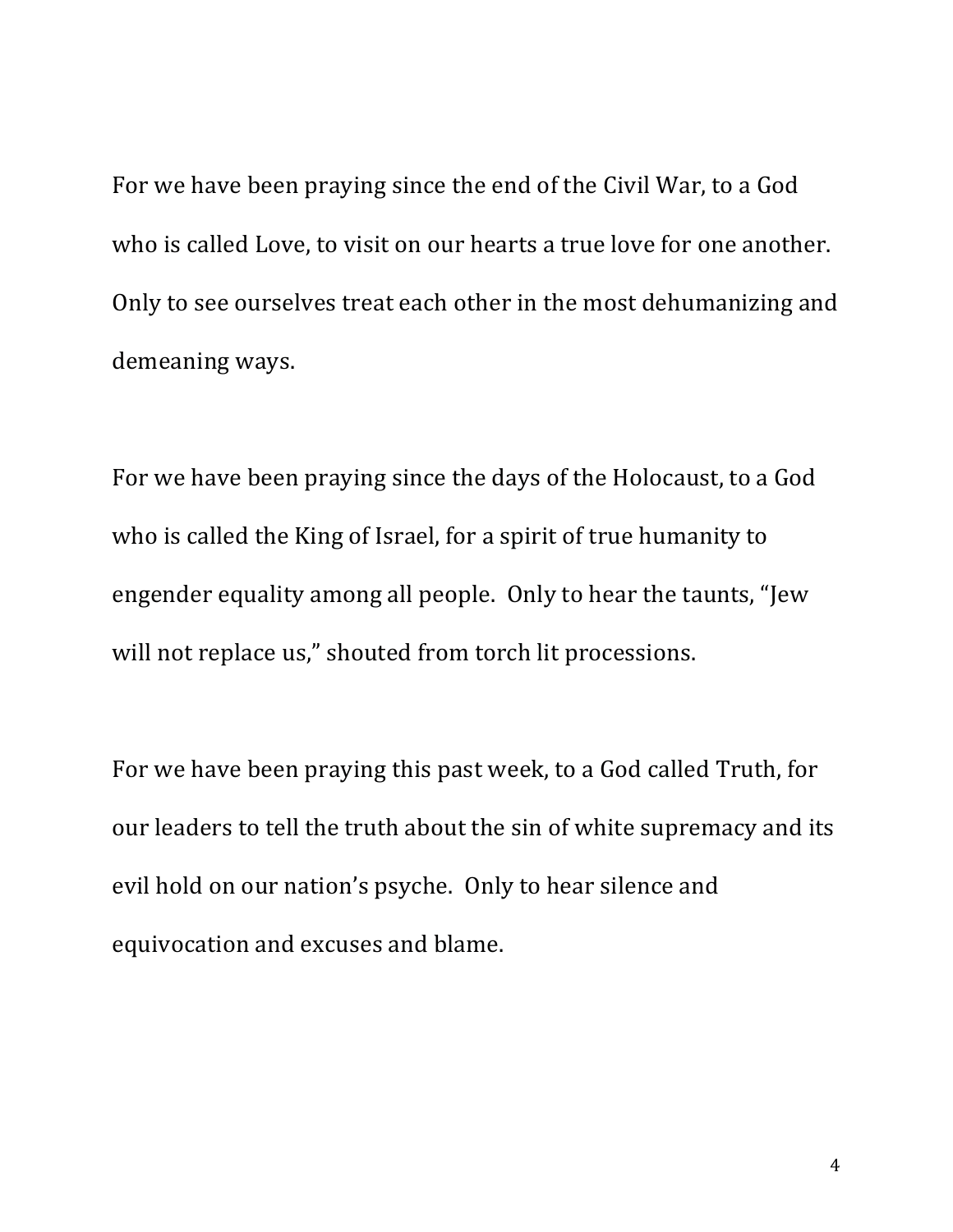Tell me, after this past week, which do you think would be harder to move with just a grain of faith  $-$  Mt Marcy, the highest and most majestic peak in all of the Adirondacks, or the seemingly stony, immovable heart of God?

We are, as a people, tormented by a demon. And the reality that our prayers betray is an experience of possession by a power that we seem unable to resist, and certainly haven't been able to exorcize.

Like the Canaanite woman of this morning's reading, we have approached our God, and the one who comes in her name, Jesus the Christ, for mercy, for intervention, for redemption from the demon that has taken over the spirit of our nation. Whose leering grimace stares back at us from the chants and taunts of the Neo-Nazis and white supremacists that have claimed a moral victory since last weekend's violence.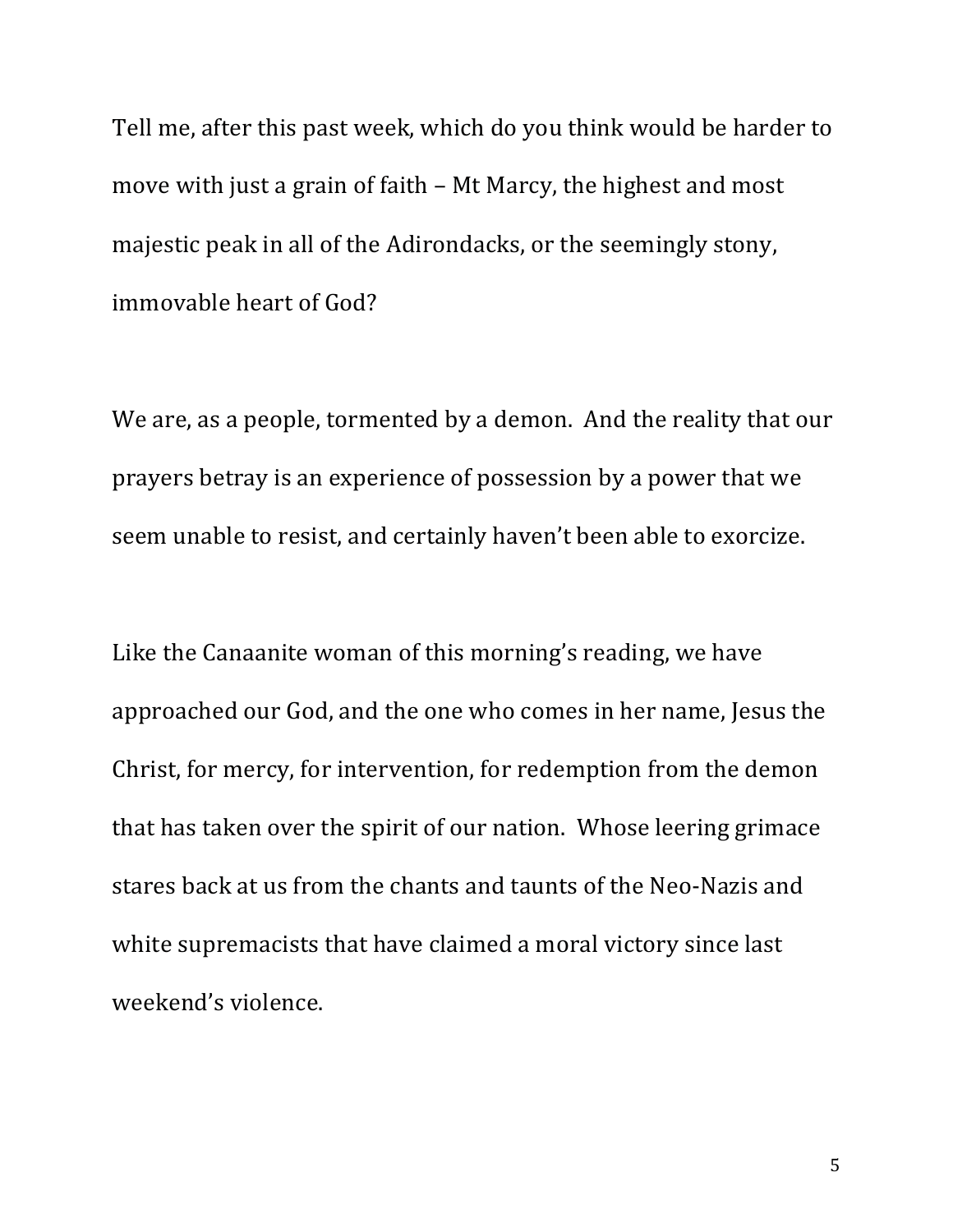And what has God's response been? Where have we heard Jesus answer us?

"But he did not answer her at all."

That is how the authors of Matthew tell us that Jesus first responds to the woman seeking mercy. Silence. That is the word that many African American commentators have used over the last week to describe the response of white America to their pleas for justice and true brotherhood even as white nationalists talk about their plans to turn the United States into a pure ethnostate. Silence. Silence in our churches, silence in our town councils, silence in our schools. And are our African American brothers and sisters not as disappointed in white America, as we might be in Jesus as he responds to the Canaanite woman's desperate plea with - silence?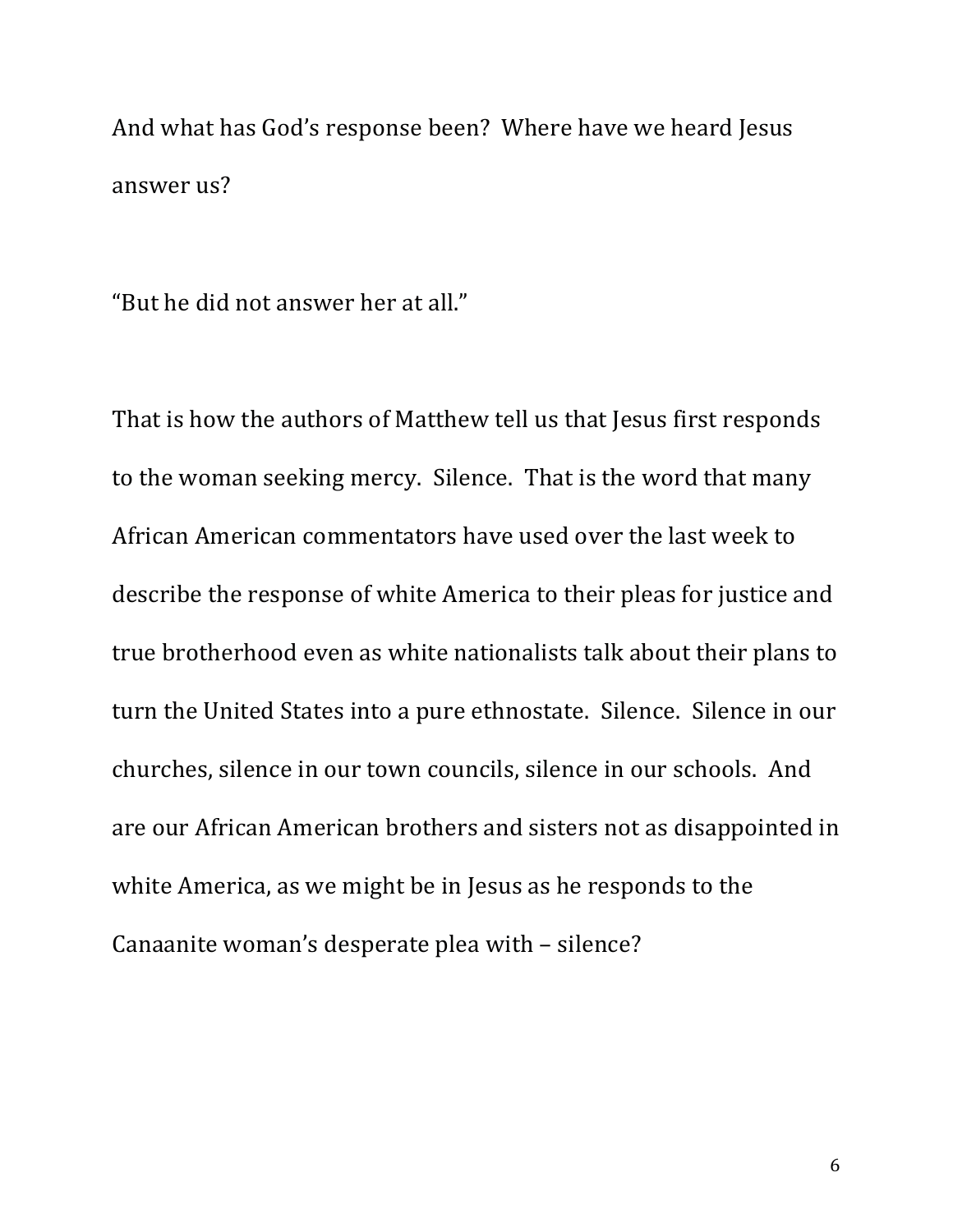After this past week perhaps African Americans might ask themselves, which do I think would be harder to move with just a grain of faith – Mt Marcy, the highest and most majestic peak in all of the Adirondacks, or the seemingly stony, immovable heart of white America?

And what about Jesus' followers? What about those of us who call ourselves Christians because we have made Jesus, and his teachings, foundational for how we think about our lives, and respond to the needs of our world?

Do we recognize any part of ourselves in how the disciples respond to the woman crying for help?

Faced with the dissolution of her daughter under the spell of a demon the Canaanite woman pleads for the younger woman's life. Over and over again she shouts for mercy and healing. Seeing her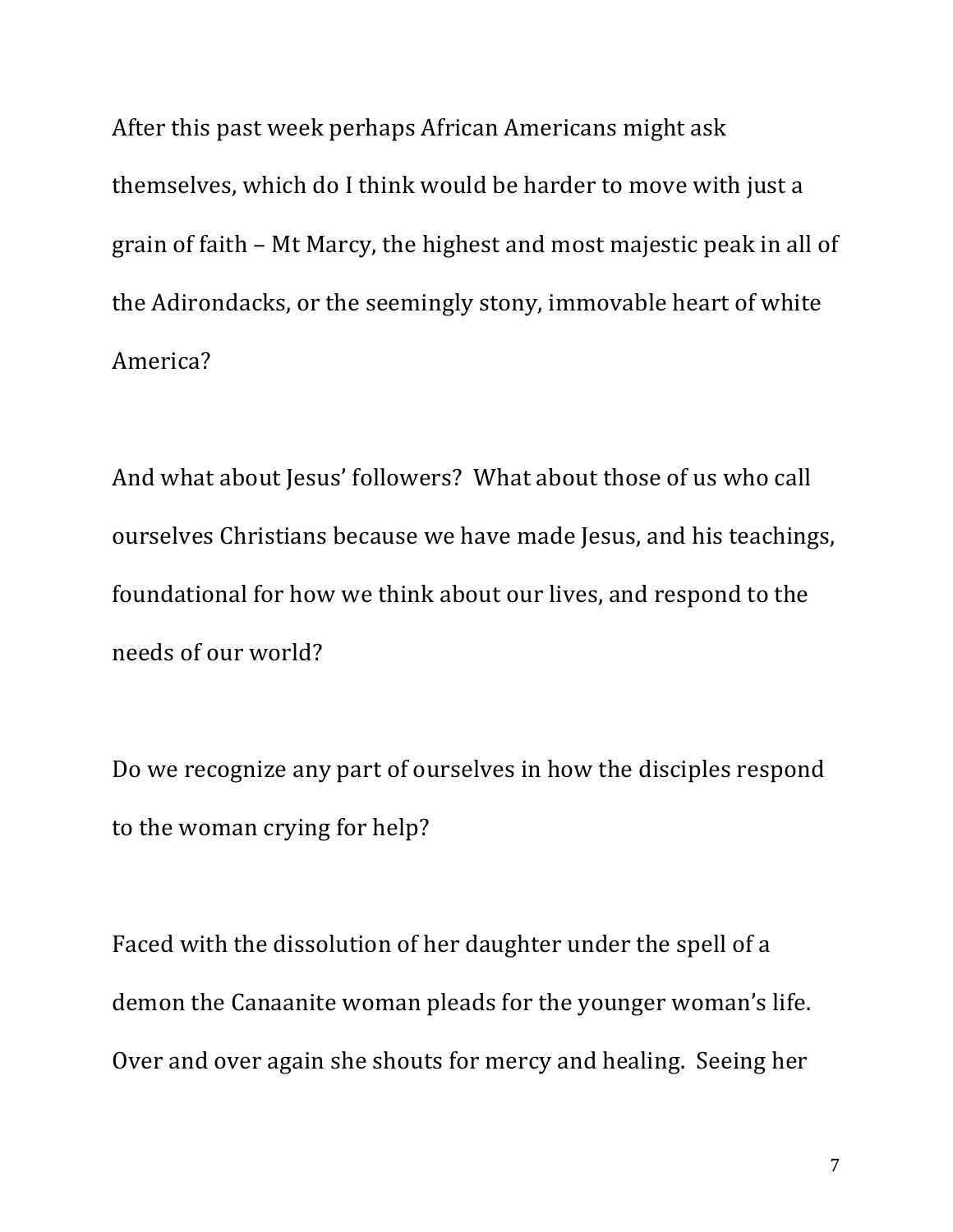daughter slip away her mother will not stop trying to find a cure. And so she approaches Jesus and his disciples. But instead of Jesus' silence silencing her, the mother becomes louder in her pleas, she risks it all for the one she loves. And the disciples, instead of having any compassion, complain that the woman is annoying them.

Our black brothers and sisters are calling out to us, to white America, to an America that often prides itself in being steeped in the Christian faith, that they are under attack from a spirit who seeks to destroy them, that seeks to imprison their spirits, and reduce them to a subhuman state  $-$  a spirit that like a ghost glows with whiteness.

In response, haven't we heard that we're going to need to get over Charlottesville, because we've got to get back to work and pass a national budget, and health care reform? Haven't we heard that the protestors, and those calling out white supremacy, are just

8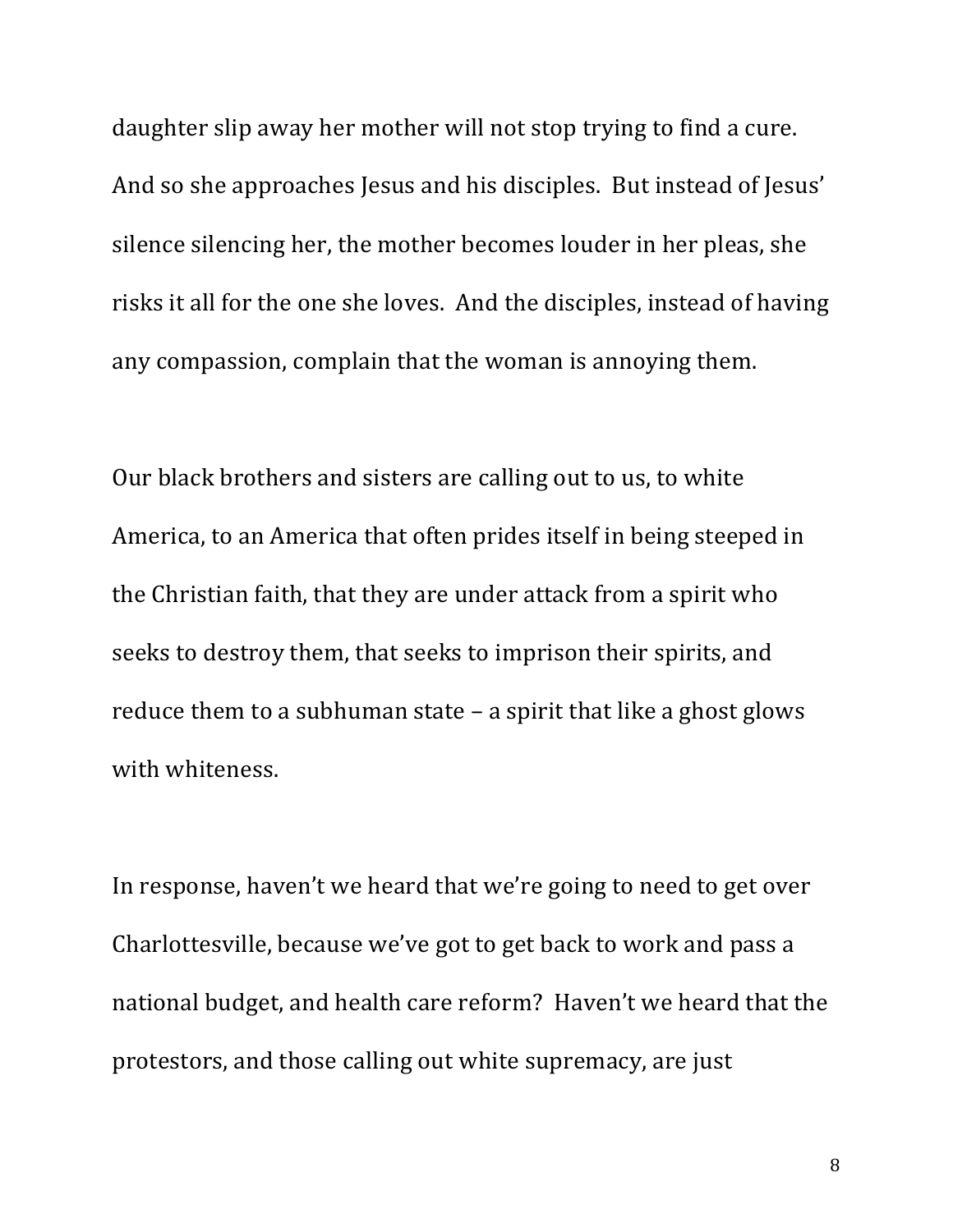belaboring the issue? And the deepest irony is that it was our President who couldn't let the issue go and has had to keep doubling down day after day on his position. Isn't it the truth that it is really white America that can't let go of its privilege and all the ways it benefits from a racist society?

Yes, many in white America ask that those who will not stop talking about Charlottesville "be sent away," that they've had their say, when it is we who should be looking deeply into our own hearts and sending away our internalized racism.

After this past week we might ask ourselves, which do you think would be harder to move with just a grain of faith  $-$  Mt Marcy, the highest and most majestic peak in all of the Adirondacks, or white America's seemingly stony, immovable heart?

But the woman doesn't give up. She keeps going.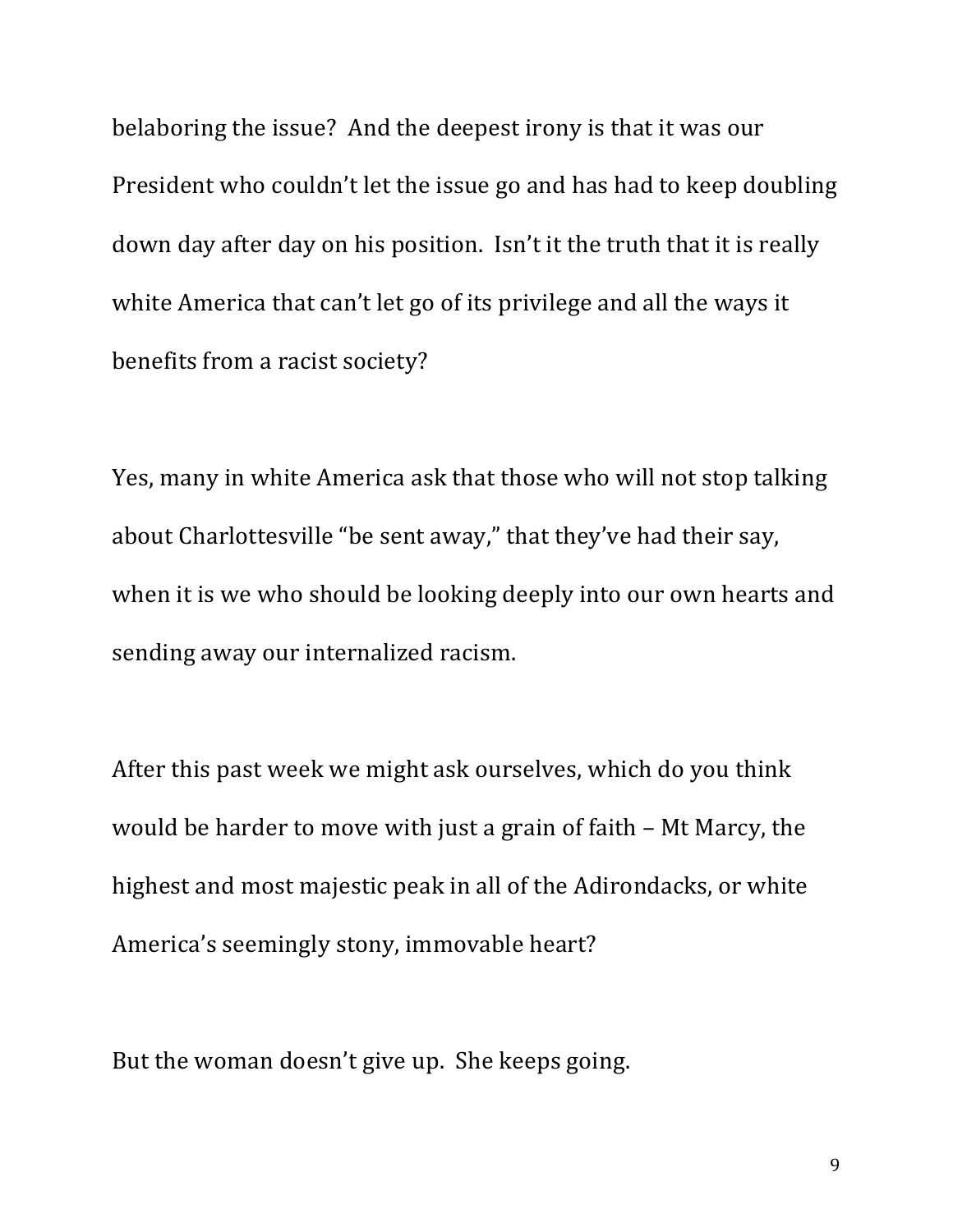In the face of Jesus' silence, in response to the disciples' annoyed frustration with her ceaseless pleas for mercy, the Canaanite woman moves and puts herself right before Jesus. And she demands again, "Lord, help me."

And Jesus' icy response is, I think, one of the hardest things to hear in all of the gospels:

He says, "It is not fair to take the children's food and throw it to the dogs."

This statement challenges everything I believe about Jesus. Where is the savior filled with love and compassion for those who suffer, and who are outcasts? Where is Jesus the one who shows us how to move past all of the boundaries that separate us so that we can live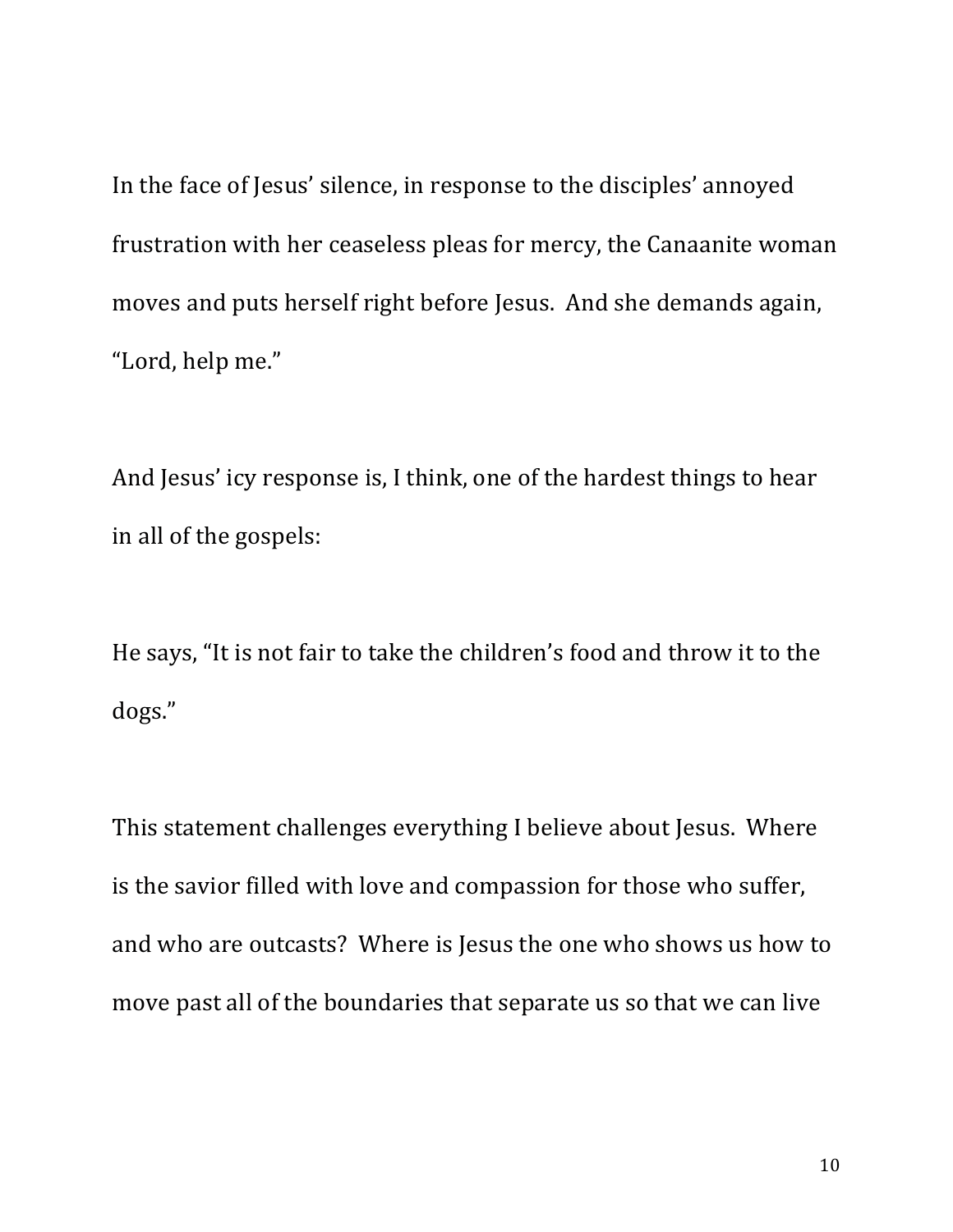together as one human family? Where is the healer and teacher who turns no one away?

Was all of the rest of the gospel message a sermon Jesus felt he had to say on Saturday? Only to reveal his true beliefs on Monday?

To call someone a dog is to demean them and question their humanity. It is to suggest that they are not entitled to the mercy and blessing of human life.

African Americans have been called dogs.

Jews have been called dogs.

Women have often been referred to with a slur describing female dogs.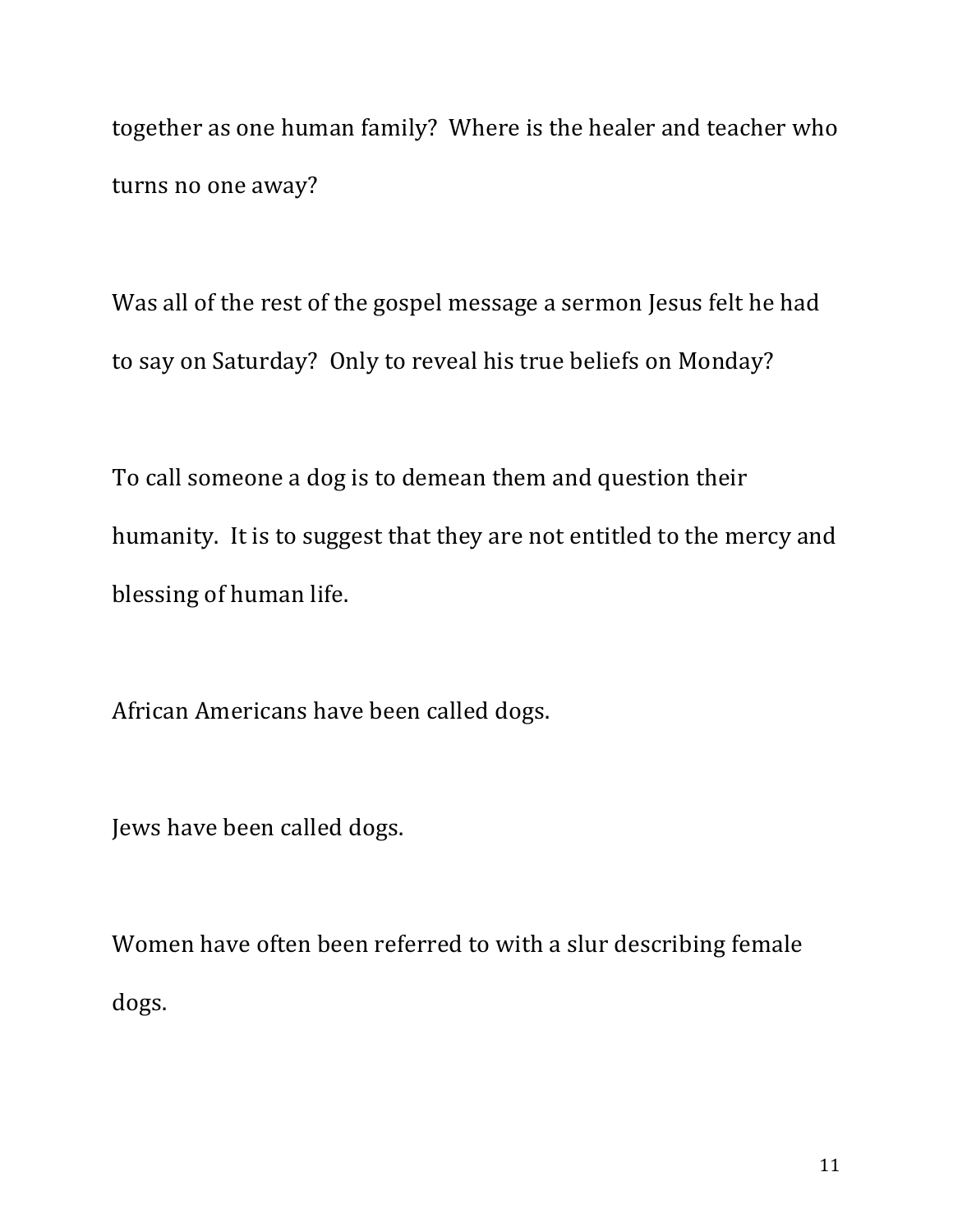Our culture is infused with the type of dehumanization we see drop from Jesus' lips in this story.

After hearing Jesus refer to the Canaanite woman as a dog we might ask ourselves, which do you think would be harder to move with just a grain of faith  $-$  Mt Marcy, the highest and most majestic peak in all of the Adirondacks, or the seemingly stony, immovable heart of Jesus?

But the woman doesn't give up. She keeps going.

She calls Jesus' bluff. She accepts the logic of his curse and teaches him, the one she has called Lord, that even dogs, even the most marginalized human is entitled to a basic humanity. She teaches Jesus that every human has the right to blessing.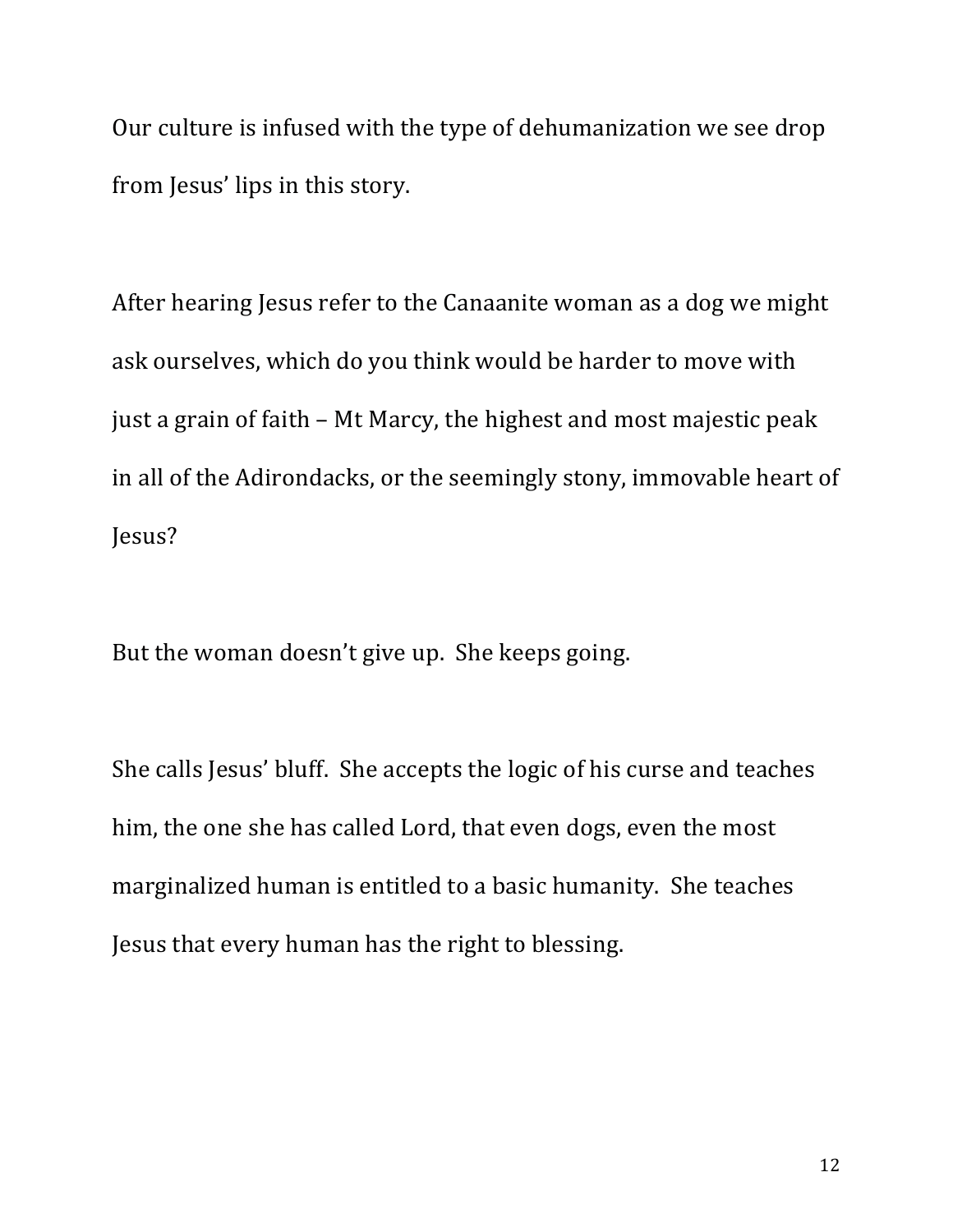"Yes, Lord," she says, "yet even the dogs eat the crumbs that fall from their masters' table."

And I think in this moment the miracle happens. The seemingly immovable is moved. Jesus' heart transforms, and his eyes open to see, not a dog kneeling before him, but a human, a woman who is his sister. And this miracle happens because of the woman's persistence, because of her faith.

Black America is once again standing before the spirit of white American and is asking all of us to open our eyes and see, not a pack of dogs, not a group of second class citizens, but the children of God who deserve all of the blessings and healing that white America takes for granted.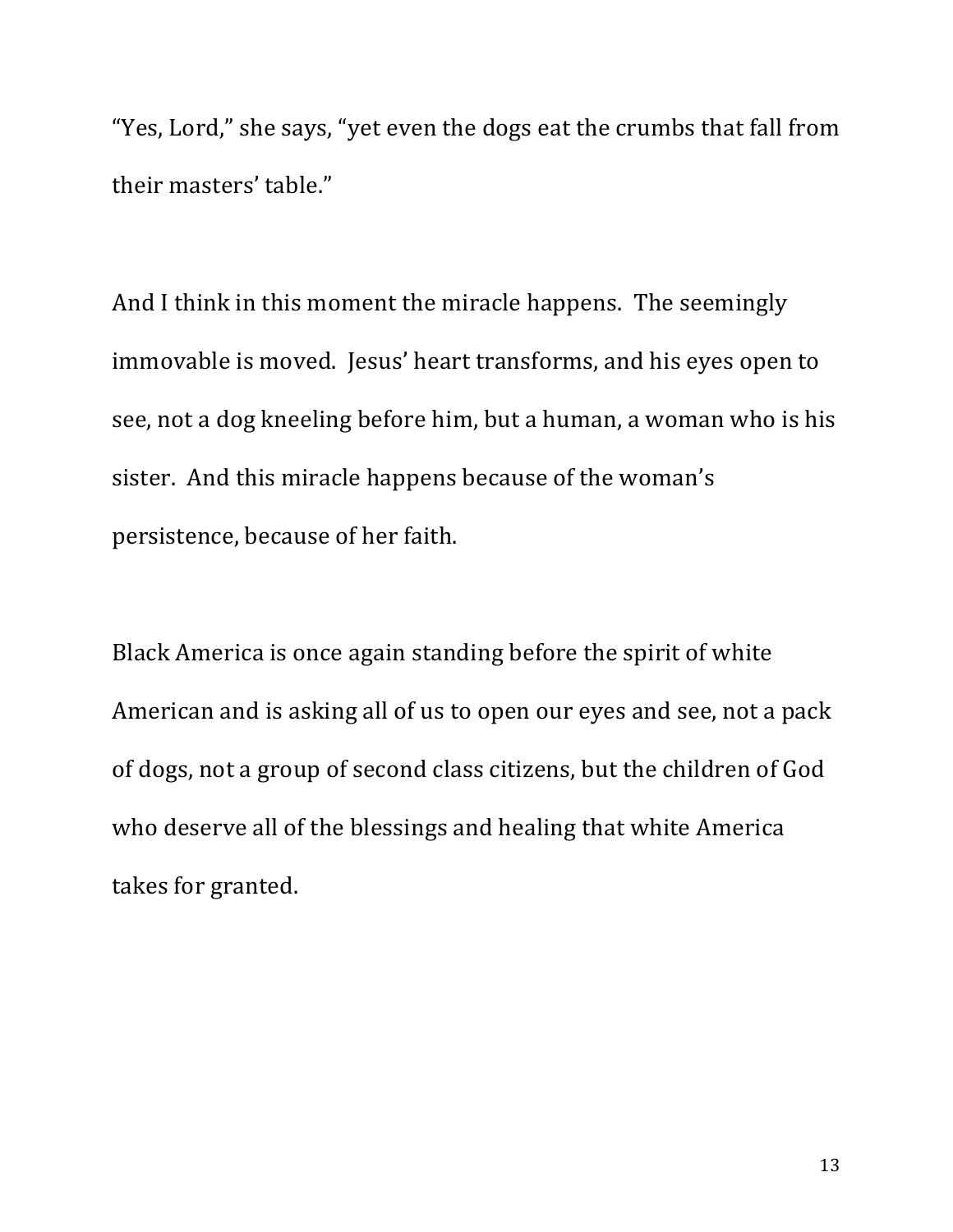This morning we ask ourselves, "Will a miracle occur"? Will the seemingly immovable heart of America be moved? Will God visit on our national heart a spirit of love and brotherhood?

For the hope that our scriptures give us this morning is that our collective response can be, just like Jesus:

"Let it be done for you as you wish."

The hope that sees beyond the present, and into a future that is not yet born, is that the promise of our country can one day be lived into fully. That one day, this nation will be able to live under, and within, the vision of God's dream for humanity. A dream where there will no longer be hatred based on race, where it will no longer be acceptable to curse and demean those of a different heritage and religion, where America can finally be exorcised of the demon that has haunted us since our inception.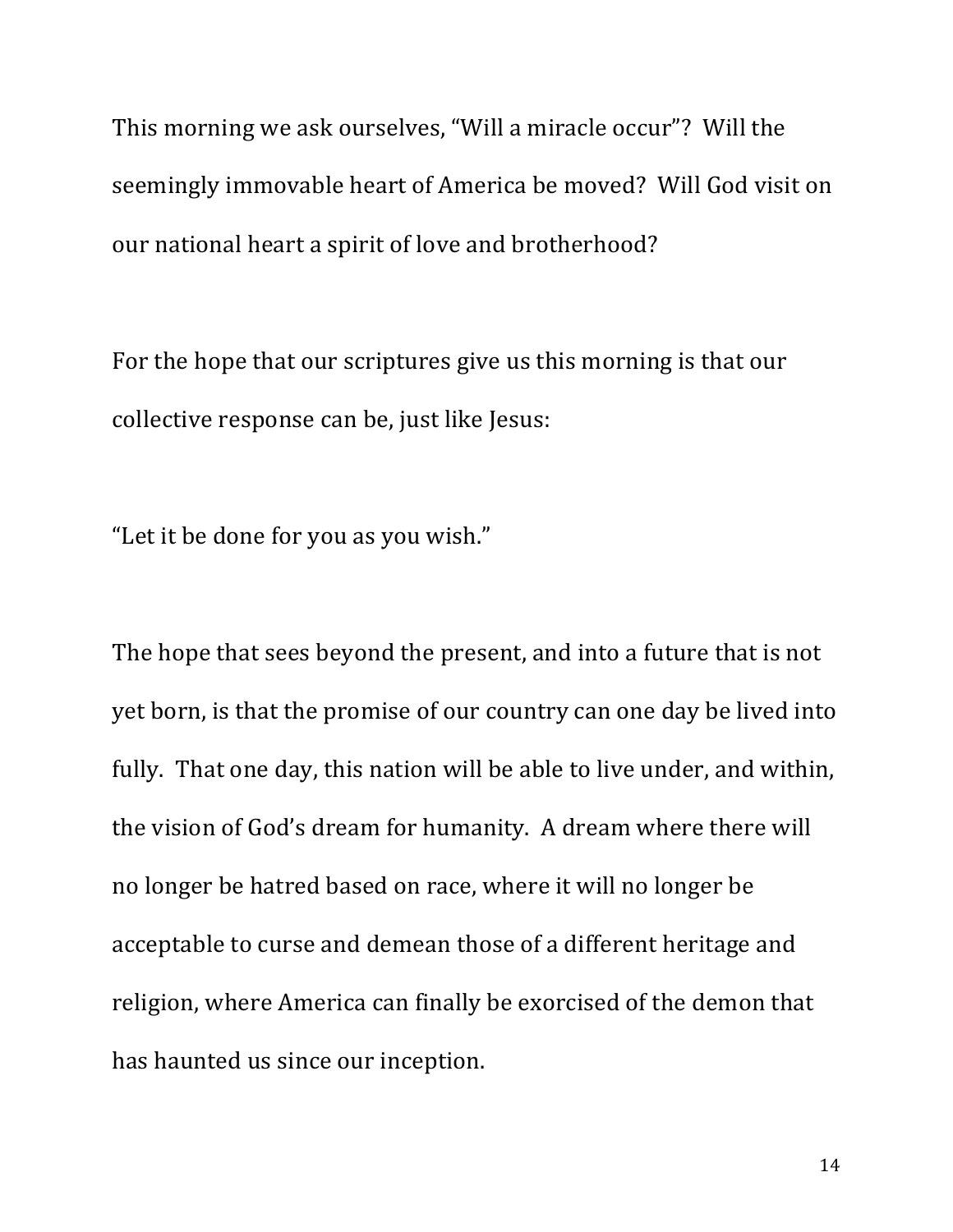But what today's reading tells us is that our dream for our nation, and for all of humanity, will not be achieved the first time, nor the second time, nor perhaps the third time. That calls for justice and brotherhood among all people will have to be made over and over and over again. And that we should not give up hope, that we should not lose faith, if the miracle of transformation is not attained in the first try.

Yesterday, I joined members of this congregation at the foot of Spruce Hill Road to witness to our belief that Black Lives Matter, not at the exclusion of white lives, but to bring attention to the ongoing racism of our nation. It is not the first time I, or they, have attended such an event. And it won't be the last time.

Because the fight for racial justice and equality in our country is a fight that may not be completed in our lifetimes, or in the lifetimes